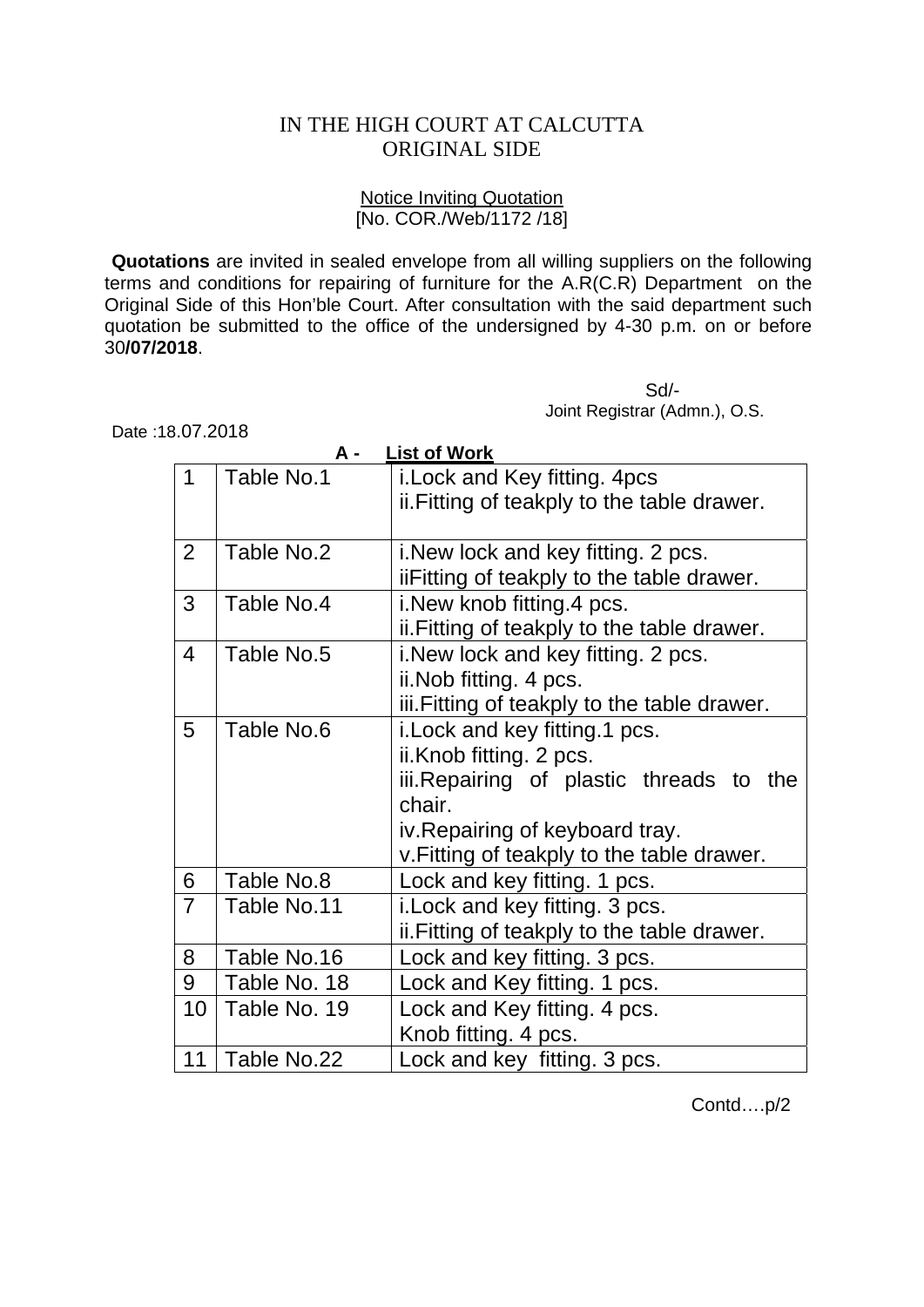| 2                 |                     |                                              |  |
|-------------------|---------------------|----------------------------------------------|--|
| $12 \overline{ }$ | Table No. 25        | i. Lock and key fitting. 3 pcs.              |  |
|                   |                     | ii. Fitting of teakply to the table drawer.  |  |
| 13                | Table No. 26        | i. Lock and key fitting. 2 pcs.              |  |
|                   |                     | ii.Knob fitting 2 pcs.                       |  |
|                   |                     | iii. Fitting of teakply to the table drawer. |  |
| 14                | Table No. 27        | i. Lock and key fitting. 3 pcs.              |  |
|                   |                     | ii.Knob fitting. 4 Pcs.                      |  |
| 15                | Table No. 29        | i. Lock and key fitting. 1 pcs.              |  |
|                   |                     | ii.Knob fitting. 4 pcs.                      |  |
|                   |                     | iii. Fitting of teakply to the table drawer. |  |
| 16                | Despatch Table      | Fitting of handle to the cupboard door.      |  |
| 17                |                     | Repairing and polishing of 5 wooden chairs.  |  |
|                   | ——————————————————— |                                              |  |

## B - TERMS & CONDITIONS.

1)Quotation should be submitted to The Joint Registrar (Admn.), O.S. in a sealed envelope on or before **30/07/2018** (between 11-00 and 4-30 p.m.) and should be properly signed and stamped. The Hon'ble Court will not take any responsibility for delay, loss or non-receipt of quotations sent by post.

2)Rates should be quoted taking into account the description, make, type, specification and quantity of the articles for which quotations have been invited.

3) Rates quoted should be inclusive of all applicable charges along with G.ST.

4)Willing suppliers submitting quotations should know that the articles supplied may have to be, if necessary, delivered to the different sections/offices of Original Side Establishment of the Hon'ble Court as per instruction of the Joint Registrar (Admn.), High Court, O.S. Calcutta.

5)If the quotation of any supplier, which is not enlisted with this Hon'ble Court, is selected, the concerned supplier may have to submit copies of such documents as Trade License and/or PAN etc as and when the Joint Registrar (Admn.), High Court, O.S. Calcutta may direct.

6.Conditional quotations will not be considered.

7.Willing suppliers submitting quotations should specify the address of its office and its Phone/Mobile number (and other contact numbers e.g. Fax, if available) for the purpose of quick communication in the event of urgency.

8.Canvassing on the part of a supplier submitting quotation will render its quotation liable to cancellation summarily.

9.This Hon'ble Court may award the contract to the supplier whose quotation has been determined to be substantially responsive and who has quoted the lowest evaluated price. However, the Hon'ble Court is not bound to accept the lowest bid. This Hon'ble Court reserves the right to accept or reject any or all quotations and to cancel the process at any time prior to the award of contract for any reason whatsoever.

Contd….p/2